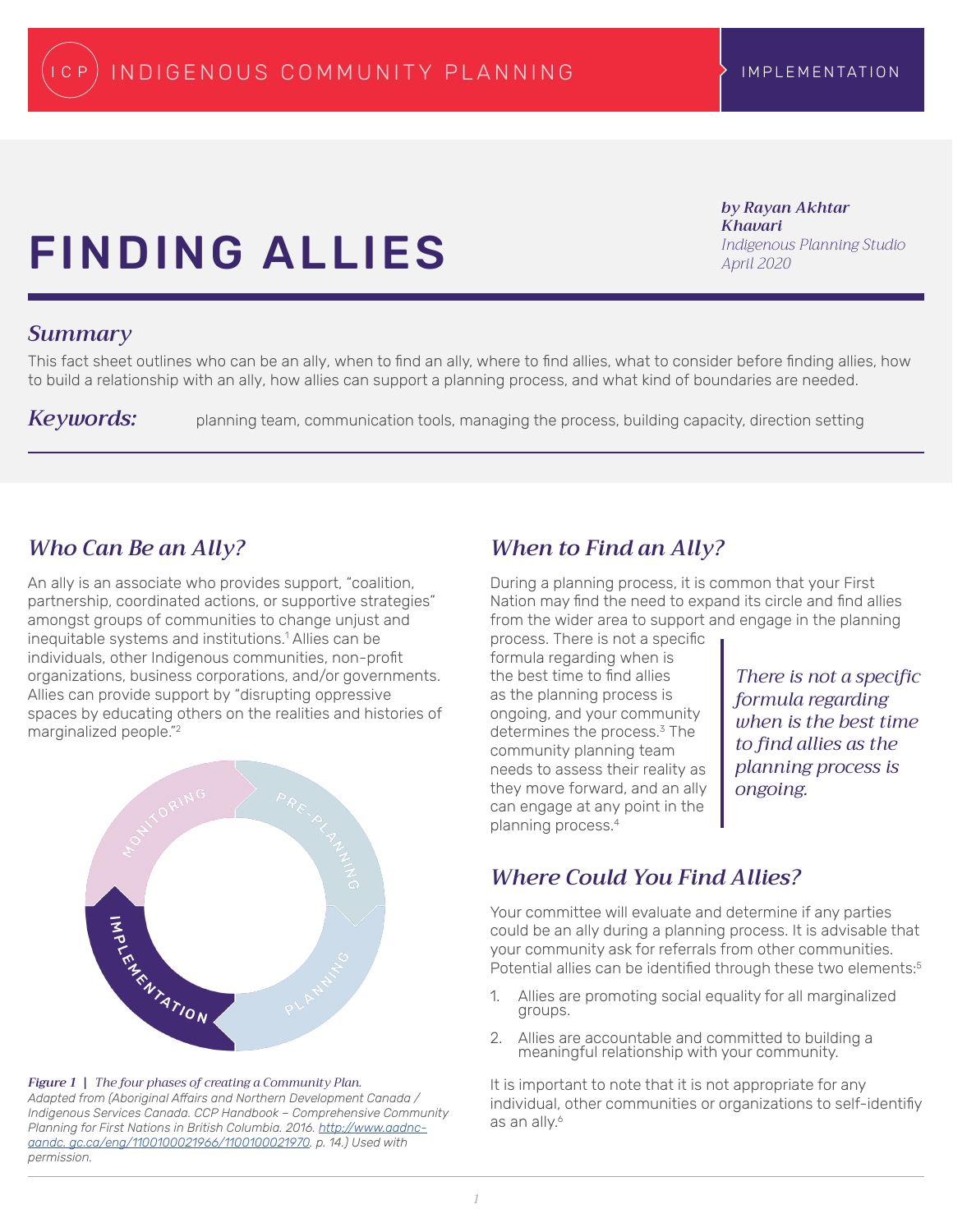# *What to Consider before Finding Allies?*

Before finding allies, it is important for your community to first identify the internal strengths and weaknesses and the human and material resources available within the community.<sup>7</sup> It will help your community to decide what kind of allyship is needed to support the planning process.

In addition, understanding the reality of your community will help in communicating clearly with the ally regarding their roles, where their expertise will be needed, and how long they should anticipate committing to the planning process. It is crucial for your community to understand that it is not compulsory to find an ally. These are some of the pros and cons to consider before finding allies:

## Allyship could…

- Be an additional human and financial resource.<sup>8</sup>
- Provide opportunity for community engagement and support.9
- Provide opportunity to exchange knowledge and skills unique to each partner.<sup>10</sup>
- PROs
- Provide training and build the capacity of your community.<sup>11</sup>
	- Set up a platform to find positive solutions to common challenges and concerns.<sup>12</sup>
	- Allow your community and others to establish meaningful and accountable relationships.<sup>13</sup>

### An ally could…14

- Have a lack of understanding of the central values of different First Nation cultures.
- Take leadership on behalf of your community.
- Deprive opportunities for your community to grow and learn.
- Intrude and interfere in the planning process and affairs of your community.
- Have expectations from your community during the planning process.

# *How to Build a Relationship with Allies?*

Finding allies allows your community to build meaningful relationship with other communities. Your community may want to establish a positive, transparent, and structured collaboration with your allies. There are a few suggestions that your community can consider sharing with allies to build positive relationships:<sup>15</sup>

**CONs** 



The ally has to listen, be open-minded, and actively look for opportunities to assist your community in the planning process. Allies need to develop an understanding that planning with your community is an on-going process and requires long-term commitment.

### Reflection on the Motive of Involvement *2*

The ally needs to internally reflect on their reason, motive, and agenda before starting to engage in a planning process with any First Nation. Planning with First Nations is a relationship that requires trust and detachment from other ways of planning. It is important for the ally to know that your community guides the planning process.

#### Humble Posture of Learning *3*

The ally needs to familiarize themselves with the culture and central values of your community. Allies may need to unlearn what they are accustomed to. Allies also need to continually ask questions to clarify and avoid any false assumptions.

# *How can Allies Support a Planning Process, and What Kinds of Boundaries are Needed?*

Collaborating with different allies in the planning process requires all parties to understand each other's different perspectives, which is critical for the planning process. A few important guidelines for collaborating with allies in the planning process are:<sup>16</sup>



Be clear in communicating your community's vision and goals to your allies



Create a respectful environment that nurtures relationships between allies



Encourage diverse and inclusive involvement between different stakeholders



Develop creative and innovative strategies in planning with your allies



Consider allyship as a medium for your community to build internal capacity and exchange knowledge with allies



Protect the values of your community while establishing positive external relations with your allies